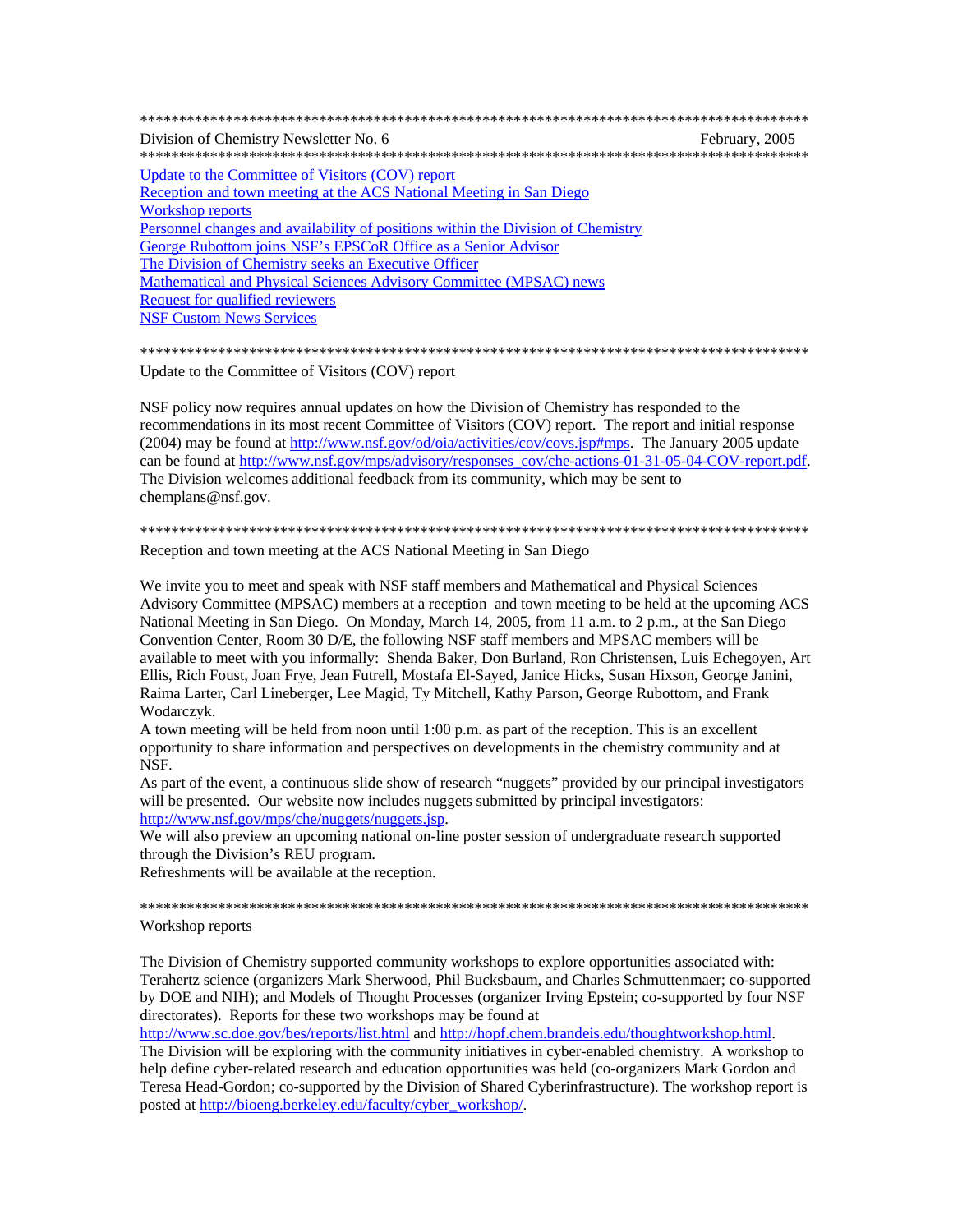<span id="page-1-0"></span>Undergraduate Research Centers (URCs) were discussed at a workshop (co-organizers Amy Shachter and Michael Doyle). The report is available at [http://www.scu.edu/cas/research/urc.cfm.](http://www.scu.edu/cas/research/urc.cfm)

A MPS workshop was held for the Approaches to Combat Terrorism program (organizer Héctor Abruña). The report may be found at www.actworkshop.org.

Three workshops were held to identify science drivers for the Molecular Basis of Life Processes, an MPS emphasis area in the FY2005 budget that the Division of Chemistry was asked to coordinate on behalf of the MPS Directorate. One of these workshop reports is now complete (co-organizers Jacquelyn Gervay-Hague and Jeffery Saven). This report also provides guidance on issues identified in the COV report (see above) on mentoring for applicants for CAREER awards and on mid-range instrumentation. The workshop report is posted at at [http://www.chem.ucdavis.edu/groups/gervay-hague/MBLP\\_Final\\_Report.pdf.](http://www.chem.ucdavis.edu/groups/gervay-hague/MBLP_Final_Report.pdf)  We thank the workshop organizers and workshop participants for their assistance.

..............

Personnel changes and availability of positions within the Division of Chemistry

We congratulate Raima Larter and Charles Pibel on becoming permanent program officers in the Division of Chemistry. Raima serves in the Theoretical and Computational Chemistry program and Charles in the Experimental Physical Chemistry program. Don Burland is stepping down as the Executive Officer in the Division of Chemistry, but will continue to serve the Division part-time as a Senior Advisor. Linda (Lee) Magid is serving as Interim Executive Officer while the Division conducts a national search for an Executive Officer (see below).

The Division of Chemistry welcomes Ronald Christensen, Walter Ermler, and Richard Foust as rotators (see below). Ron is from Bowdoin College and will assist the Special Projects Office and the Experimental Physical Chemistry program. Walter is based at George Mason University and is working with the Theoretical and Computational Chemistry program and the Special Projects Office. Rich is from Northern Arizona University and will assist the Special Projects Office. A complete listing of current staff may be found at http://www.nsf.gov/staff/staff\_list.jsp?org=CHE.

We thank Brian Tissue, who returns to Virginia Polytechnic Institute and State University; Carol Korzeniewski, who returns to Texas Tech University; and George Rubottom, who, as noted below, is moving to NSF's EPSCoR Office as Senior Advisor. We thank Brian for his assistance with the Special Projects Office; Carol for her help with the Analytical and Surface Chemistry program; and George for his stewardship of the Organic and Macromolecular Chemistry program. The Division of Chemistry and the chemistry community have benefited greatly from Brian's, Carol's, and George's contributions.

The Division of Chemistry asks you to consider serving as a program officer should your circumstances permit it, and to help us identify other individuals who might serve in this capacity. Rotators are responsible for planning, coordinating, and managing programs that support research, education, and human resource development in the chemical sciences. Applicants should have a Ph.D. or equivalent training in the chemical sciences, extensive knowledge of one or more chemistry subfields, and at least six years of successful independent research activity. Applicants should be familiar with the chemistry community and have administrative experience. Other important attributes are strong verbal and written communication skills, organizational skills, facility in using technology tools, and the ability to work effectively on a team. If you are interested in serving as a rotator, please see http://www.nsf.gov/about/career\_opps/careers/science.jsp.

About half of our 16 program officers are rotators, and they bring fresh insights to our work at NSF. Rotators can maintain their research programs while working at the Foundation. NSF provides time, travel resources, and use of technology to enable rotators to stay in touch with co-workers at their home institutions. Rotator positions are typically held for one or two years, but other arrangements are possible. Rotators not only serve the community and help to shape chemistry, but they also have excellent opportunities for professional development and establishment of new research directions upon returning to their laboratories.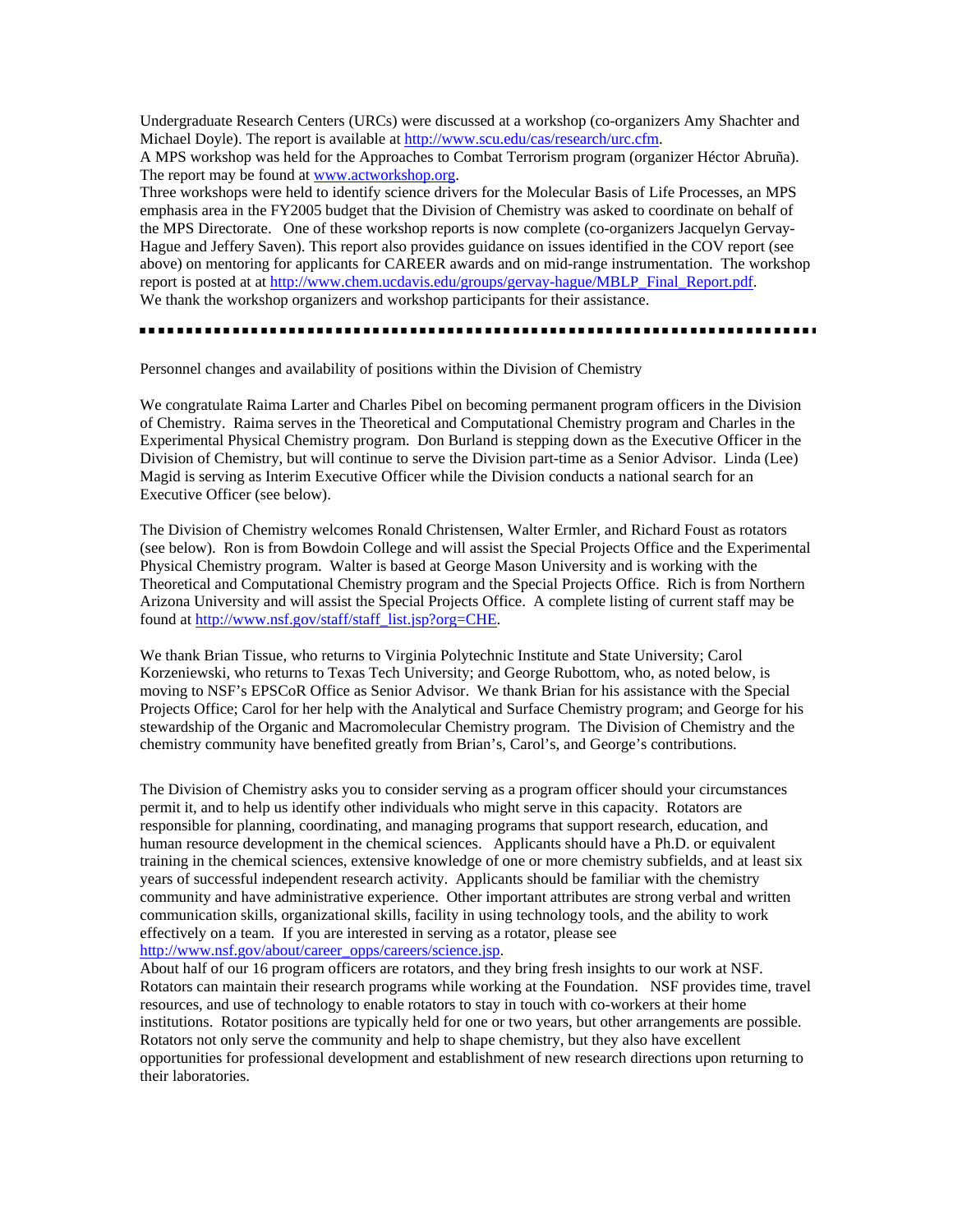<span id="page-2-0"></span>Information about current open rotational program officer positions can be found at [http://www.nsf.gov/publications/ods/results.cfm?TextQuery=&Current\\_status=Current&timeframe=Restric](http://www.nsf.gov/publications/ods/results.cfm?TextQuery=&Current_status=Current&timeframe=Restric) t+timeframe+to%3A&docType=Vacancy+Announcements&docSubtype=Scientific+and+Professional&se arch2.x=28&search2.y=8.

Applicants interested in rotational positions should send an email describing their interest and CV to Art Ellis at aellis@nsf.gov. NSF is an equal opportunity employer committed to employing a highly qualified staff that reflects the diversity of our nation.

### .....................

George Rubottom joins NSF's EPSCoR Office as a Senior Advisor

We wish George Rubottom farewell as he leaves the Division of Chemistry after 20 years of extraordinary service. George is joining NSF's EPSCoR Office as a Senior Advisor. A mainstay of the Organic and Macromolecular Chemistry program since he arrived at NSF, in 1984, George has assisted many individuals at NSF and in the chemistry community, and he has contributed substantially to the advancement of basic research and education in the chemical sciences. The Division of Chemistry looks forward to continuing to work with George in his new position and wishes him continued success in his professional activities.

#### \*\*\*\*\*\*\*\*\*\*\*\*\*\*\*\*\*\*\*\*\*\*\*\*\*\*\*\*\*\*\*\*\*\*\*\*\*\*\*\*\*\*\*\*\*\*\*\*\*\*\*\*\*\*\*\*\*\*\*\*\*\*\*\*\*\*\*\*\*\*\*\*\*\*\*\*\*\*\*\*\*\*\*\*\*\*

The Division of Chemistry seeks an Executive Officer

NSF's Directorate for Mathematical and Physical Sciences (MPS) seeks candidates for Executive Officer of its Division of Chemistry. The Division supports basic research and education in the principal subdisciplines of chemistry and closely related areas, as described at [http://www.nsf.gov/mps/che/about.jsp.](http://www.nsf.gov/mps/che/about.jsp) Appointment to this Senior Executive Service position may be on a career basis, or on a 2-to-3 year limited term basis, with a salary range of \$135,136 to \$162,100. Assignment under Intergovernmental Personnel Act provisions is also possible.

Applicants must have a Ph.D. or equivalent professional experience in chemistry or a related field, substantial research administration experience, and demonstrated leadership skills. Announcement S20050036, with position requirements and application procedures, is located on the NSF Home Page at [http://www.nsf.gov/pubs/2005/s20050036/s20050036c.txt,](http://www.nsf.gov/pubs/2005/s20050036/s20050036c.txt) or can be obtained by calling NSF's Executive Personnel staff at 703-292-8755 (Hearing impaired individuals may call TDD 703-292-8044). Applications must be received by March 18, 2005. NSF is an Equal Opportunity Employer.

\*\*\*\*\*\*\*\*\*\*\*\*\*\*\*\*\*\*\*\*\*\*\*\*\*\*\*\*\*\*\*\*\*\*\*\*\*\*\*\*\*\*\*\*\*\*\*\*\*\*\*\*\*\*\*\*\*\*\*\*\*\*\*\*\*\*\*\*\*\*\*\*\*\*\*\*\*\*\*\*\*\*\*\*\*\* Mathematical and Physical Sciences Advisory Committee (MPSAC) news

Carl Lineberger is the new chair of the Mathematical and Physical Sciences Advisory Committee (MPSAC). David Oxtoby, President of Pomona College, has joined the MPSAC. Other chemists who continue to serve on the MPSAC are Shenda Baker, Luis Echegoyen, Mostafa El-Sayed, and Jean Futrell. The MPSAC has organized workshops on cyberscience and on theory for MPS this past year. The MPSAC chemists are organizing a poster session to feature the broader impacts of NSF-supported projects that will be held in conjunction with the Fall, 2005, ACS national meeting in Washington, D.C. Information about the MPSAC may be found at [http://www.nsf.gov/mps/advisory.jsp.](http://www.nsf.gov/mps/advisory.jsp) 

#### \*\*\*\*\*\*\*\*\*\*\*\*\*\*\*\*\*\*\*\*\*\*\*\*\*\*\*\*\*\*\*\*\*\*\*\*\*\*\*\*\*\*\*\*\*\*\*\*\*\*\*\*\*\*\*\*\*\*\*\*\*\*\*\*\*\*\*\*\*\*\*\*\*\*\*\*\*\*\*\*\*\*\*\*\*\*

### Request for qualified reviewers

The Division of Chemistry seeks to enhance its pool of qualified reviewers of proposals. We invite researchers in the chemical sciences who have not previously reviewed for the Division of Chemistry but are interested in providing this service to contact us by visiting our website at [http://www.nsf.gov/mps/che/reviewer/reviewer\\_info.jsp](http://www.nsf.gov/mps/che/reviewer/reviewer_info.jsp) and completing the online registration form. We